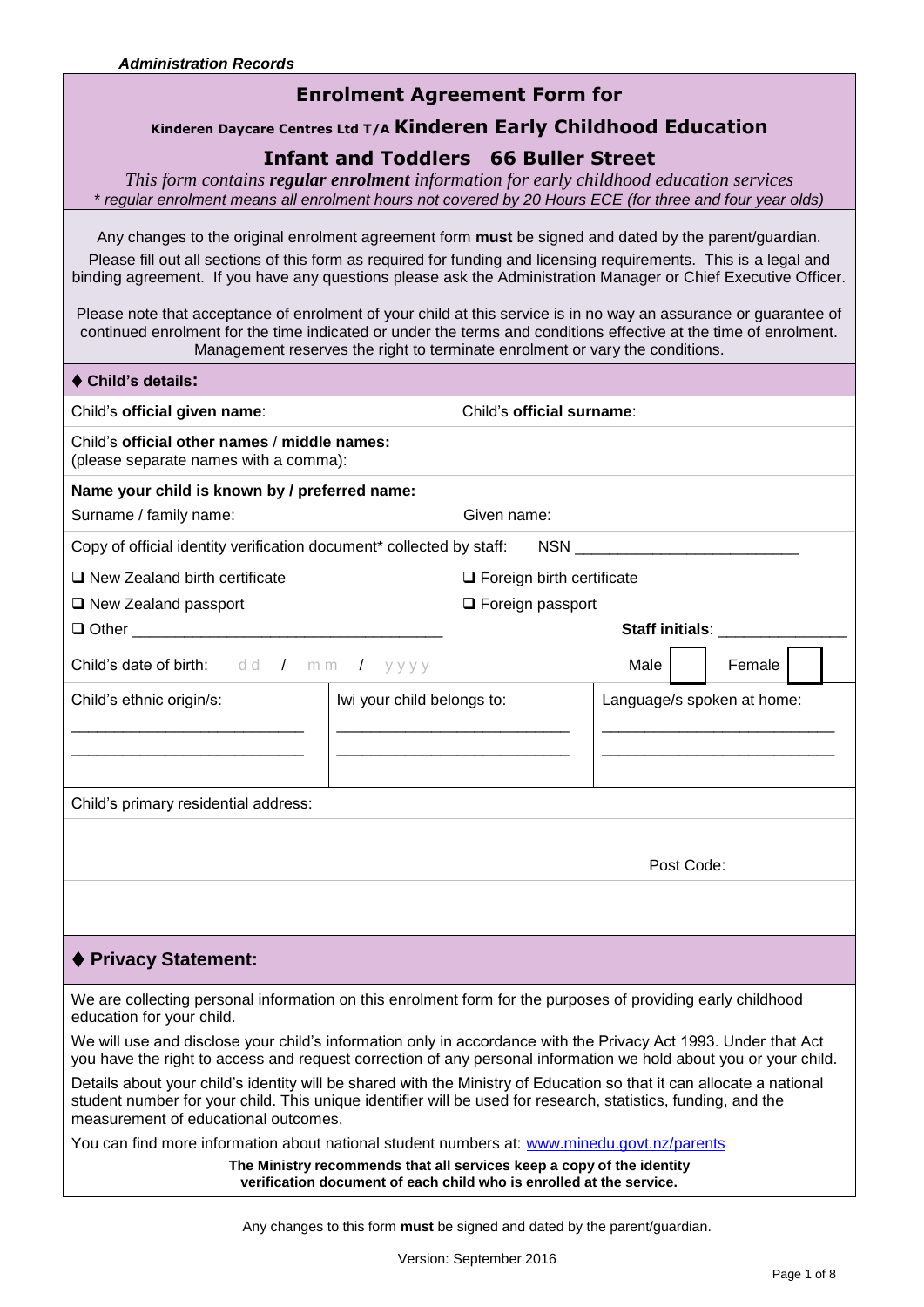| <b>Parents / Guardians:</b> please list in order of preferred contact for emergencies |                        |  |  |  |  |
|---------------------------------------------------------------------------------------|------------------------|--|--|--|--|
| 1. Given names:                                                                       | 2. Given names:        |  |  |  |  |
| Surname / family name:                                                                | Surname / family name: |  |  |  |  |
| Address:                                                                              | Address:               |  |  |  |  |
| Post Code:                                                                            | Post Code:             |  |  |  |  |
| Phone (Home):                                                                         | Phone (Home):          |  |  |  |  |
| Phone (Work):                                                                         | Phone (Work):          |  |  |  |  |
| Phone (Mobile):                                                                       | Phone (Mobile):        |  |  |  |  |
| Email:                                                                                | Email:                 |  |  |  |  |
| Relationship to child:                                                                | Relationship to child: |  |  |  |  |
| 3. Given names:                                                                       | 4. Given names:        |  |  |  |  |
| Surname / family name:                                                                | Surname / family name: |  |  |  |  |
| Address:                                                                              | Address:               |  |  |  |  |
| Post Code:                                                                            | Post Code:             |  |  |  |  |
| Phone (Home):                                                                         | Phone (Home):          |  |  |  |  |
| Phone (Work):                                                                         | Phone (Work):          |  |  |  |  |
| Phone (Mobile):                                                                       | Phone (Mobile):        |  |  |  |  |
| Email:                                                                                | Email:                 |  |  |  |  |
| Relationship to child:                                                                | Relationship to child: |  |  |  |  |
| <b>Emergency Contacts:</b> (in addition to those listed above)                        |                        |  |  |  |  |
| Given names:                                                                          | <b>Given names:</b>    |  |  |  |  |
| Surname / family name:                                                                | Surname / family name: |  |  |  |  |
| Address:                                                                              | Address:               |  |  |  |  |
| Post Code:                                                                            | Post Code:             |  |  |  |  |
| Phone (Home):                                                                         | Phone (Home):          |  |  |  |  |
| Phone (Work):                                                                         | Phone (Work):          |  |  |  |  |
| Relationship to child:                                                                | Relationship to child: |  |  |  |  |
| Additional person/s who can pick up your child:                                       |                        |  |  |  |  |
| Given names:                                                                          | Given names:           |  |  |  |  |
| Surname / family name:                                                                | Surname / family name: |  |  |  |  |
| Address:                                                                              | Address:               |  |  |  |  |
| Post Code:                                                                            | Post Code:             |  |  |  |  |
| Phone (Home):                                                                         | Phone (Home):          |  |  |  |  |
| Phone (Work):                                                                         | Phone (Work):          |  |  |  |  |
|                                                                                       |                        |  |  |  |  |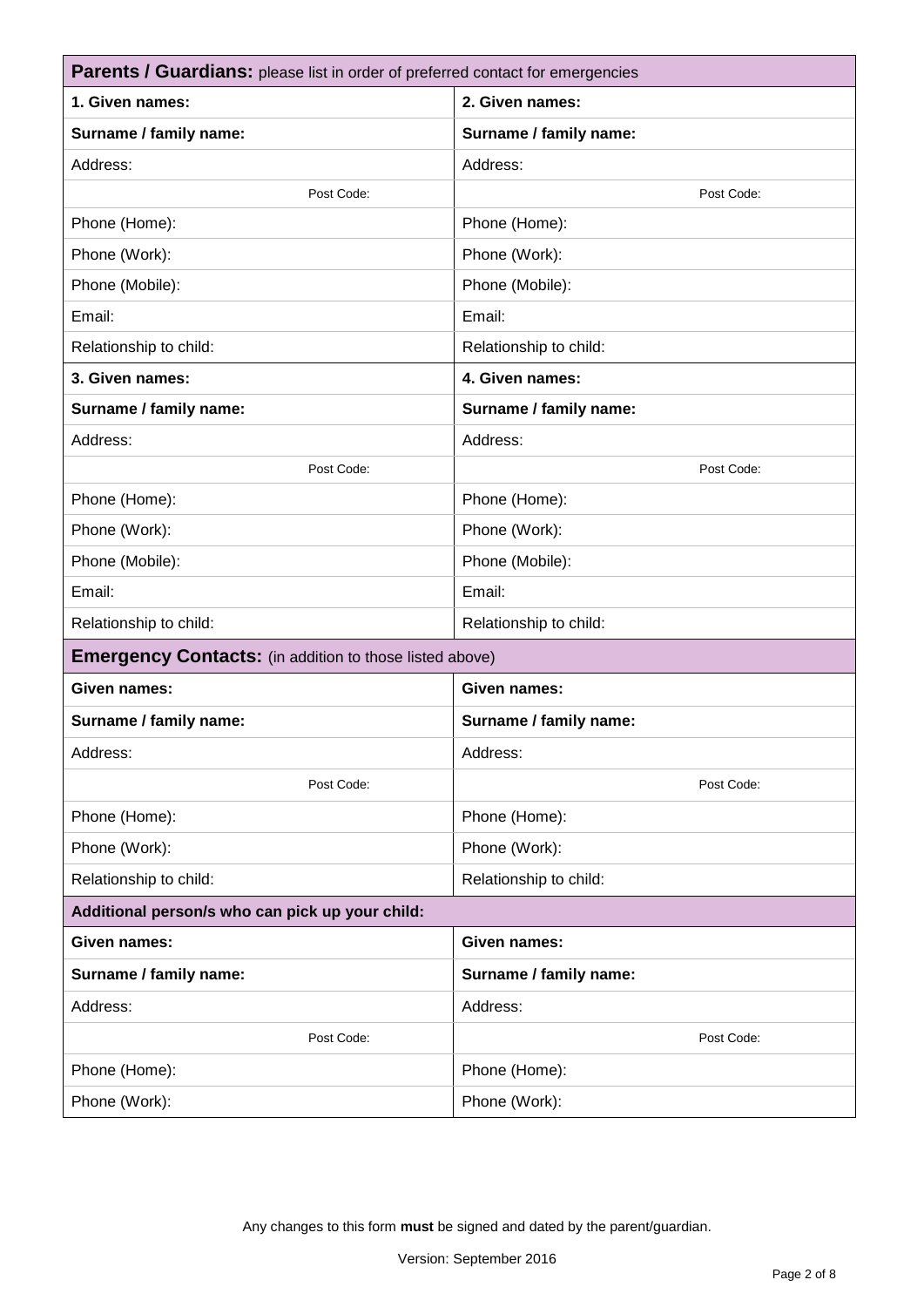| <b>Custodial Statement</b>                                                                                                                                                                                                                                            |                                                                                                                       |  |  |  |  |  |
|-----------------------------------------------------------------------------------------------------------------------------------------------------------------------------------------------------------------------------------------------------------------------|-----------------------------------------------------------------------------------------------------------------------|--|--|--|--|--|
| Are there any custodial arrangements concerning your child?                                                                                                                                                                                                           |                                                                                                                       |  |  |  |  |  |
|                                                                                                                                                                                                                                                                       | If YES, please give details of any custodial arrangements or court orders (a copy of any court order is required)     |  |  |  |  |  |
|                                                                                                                                                                                                                                                                       |                                                                                                                       |  |  |  |  |  |
|                                                                                                                                                                                                                                                                       |                                                                                                                       |  |  |  |  |  |
| Person/s who cannot pick up your child:                                                                                                                                                                                                                               |                                                                                                                       |  |  |  |  |  |
| Name:                                                                                                                                                                                                                                                                 | Name:                                                                                                                 |  |  |  |  |  |
|                                                                                                                                                                                                                                                                       |                                                                                                                       |  |  |  |  |  |
| Name:                                                                                                                                                                                                                                                                 | Name:                                                                                                                 |  |  |  |  |  |
| <b>Health</b>                                                                                                                                                                                                                                                         |                                                                                                                       |  |  |  |  |  |
| Illness/allergies:                                                                                                                                                                                                                                                    |                                                                                                                       |  |  |  |  |  |
|                                                                                                                                                                                                                                                                       |                                                                                                                       |  |  |  |  |  |
|                                                                                                                                                                                                                                                                       |                                                                                                                       |  |  |  |  |  |
| Is your child up-to-date with immunisations?                                                                                                                                                                                                                          | <b>Tick One</b><br>Yes<br>No                                                                                          |  |  |  |  |  |
| (Please provide verification of all immunisations) To what age?                                                                                                                                                                                                       |                                                                                                                       |  |  |  |  |  |
| For staff: Immunisation records sighted and details recorded:                                                                                                                                                                                                         | <b>Tick One</b><br>Yes<br>No                                                                                          |  |  |  |  |  |
| In the event of an accident or emergency involving my child, I/we authorize the Centre to seek such advice or<br>treatment as it deems necessary in the best interests of my/our child, while making all efforts to contact a<br>parent/guardian $\Box$ Yes $\Box$ No |                                                                                                                       |  |  |  |  |  |
| <b>Medicine</b>                                                                                                                                                                                                                                                       |                                                                                                                       |  |  |  |  |  |
| <b>Category (i) Medicines</b>                                                                                                                                                                                                                                         |                                                                                                                       |  |  |  |  |  |
| A category (i) medicine is a non-prescription preparation (such as arnica cream, antiseptic liquid, insect bite<br>kept in the first aid cabinet.<br>Note: The service must provide specific information about the category (i) preparations that will be used.       | treatment) that is not ingested, used for the 'first aid' treatment of minor injuries and provided by the service and |  |  |  |  |  |
| Do you approve category (i) medicines to be used on your child?                                                                                                                                                                                                       | <b>Tick One</b><br>No<br>Yes                                                                                          |  |  |  |  |  |
| Name/s of specific category (i) medicines that can be used on my child, provided by service:                                                                                                                                                                          |                                                                                                                       |  |  |  |  |  |
| Petroleum Jelly / Vaseline (Used for emergency<br>Arnica Cream (topically for small bumps and<br>٠<br>nappy rash and sticky noses)<br>bruises) $\Box$ Yes $\Box$ No<br>$\Box$ Yes $\Box$ No                                                                           |                                                                                                                       |  |  |  |  |  |
| Vicks Vapo Rub (applied to body to help with<br>٠<br>Insect repellent (to prevent insect bites)<br>٠<br>blocked noses)<br>$\Box$ Yes $\Box$ No<br>$\Box$ Yes $\Box$ No                                                                                                |                                                                                                                       |  |  |  |  |  |
| Sunscreen (used for sunburn protection<br>Any medications you may want us to use<br>٠<br>(Please supply your own if your child has<br>regularly that you have supplied add here please<br>sensitive skin) $\Box$ Yes $\Box$ No                                        |                                                                                                                       |  |  |  |  |  |
| Swedish Bitters cream, for itchy bites and<br>hives $\Box$ Yes $\Box$ No                                                                                                                                                                                              |                                                                                                                       |  |  |  |  |  |
| Parent/Guardian Signature: ____                                                                                                                                                                                                                                       | Date: $\overline{\phantom{0}}$                                                                                        |  |  |  |  |  |

Any changes to this form **must** be signed and dated by the parent/guardian.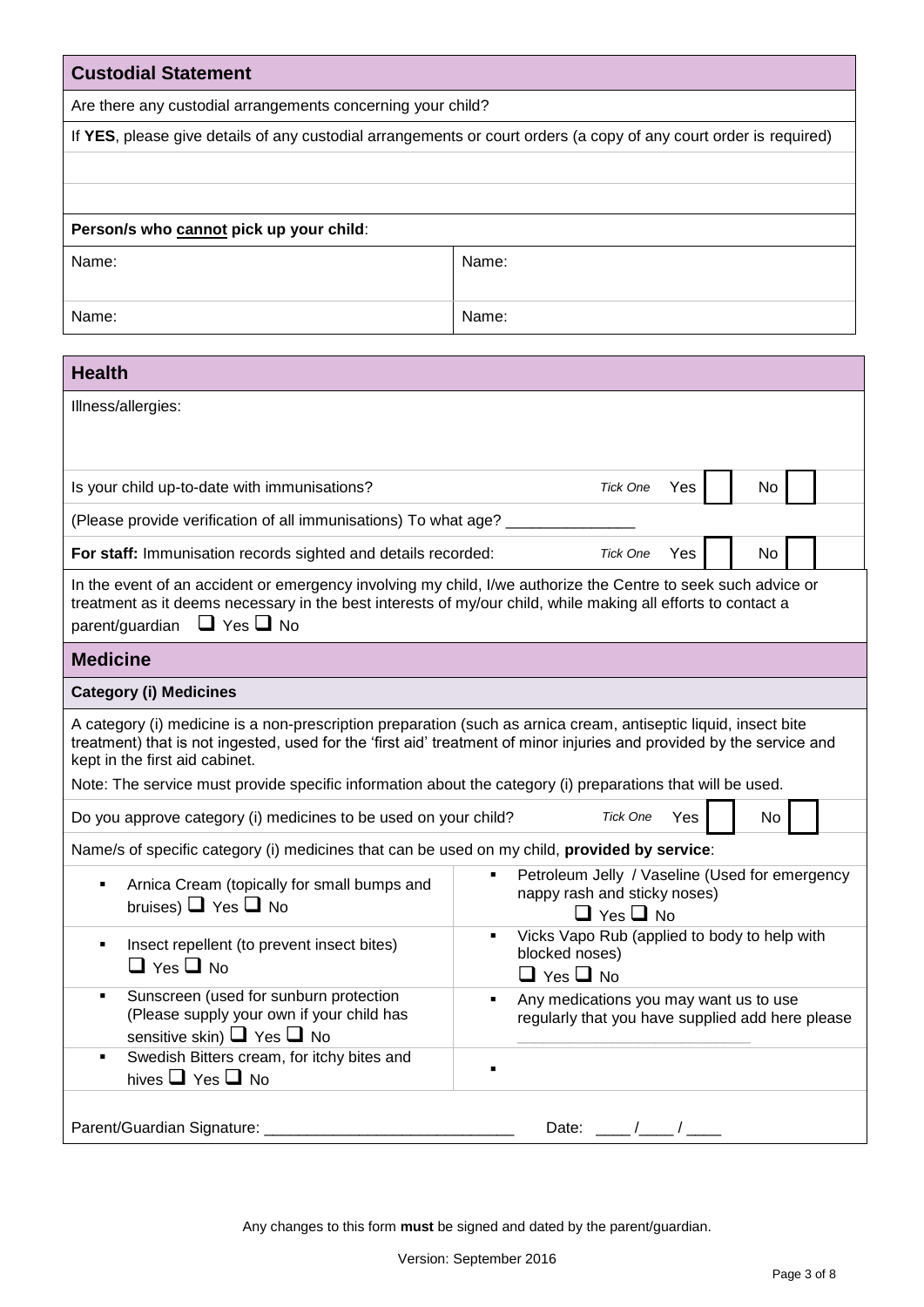# **Category (ii) Medicines**

| Category (ii) medicines are prescription (such as antibiotics, eye/ear drops etc) or non-prescription (such as<br>paracetamol liquid, cough syrup etc) medicine that is used for a specific period of time to treat a specific condition<br>or symptom, provided by a parent for the use of that child only or, in relation to Rongoa Māori (Māori plant<br>medicines), that is prepared by other adults at the service. |        |                               |  |  |  |  |
|--------------------------------------------------------------------------------------------------------------------------------------------------------------------------------------------------------------------------------------------------------------------------------------------------------------------------------------------------------------------------------------------------------------------------|--------|-------------------------------|--|--|--|--|
| I acknowledge that written authority from a parent is to be given at the beginning of each day a category (ii)<br>medicine is to be administered, detailing what (name of medicine), how (method and dose), and when (time or<br>specific symptoms/circumstances) medicine is to be given.                                                                                                                               |        |                               |  |  |  |  |
|                                                                                                                                                                                                                                                                                                                                                                                                                          |        | Date: $\frac{1}{\sqrt{2\pi}}$ |  |  |  |  |
|                                                                                                                                                                                                                                                                                                                                                                                                                          |        |                               |  |  |  |  |
| <b>Category (iii) Medicines Health / Allergy Plans:</b>                                                                                                                                                                                                                                                                                                                                                                  |        |                               |  |  |  |  |
| To be filled in if your child requires medication as part of an individual health plan, for example for an on-going<br>condition such as asthma or eczema etc and is for the use of that child only.                                                                                                                                                                                                                     |        |                               |  |  |  |  |
| For staff: Individual health plan sighted and a copy taken:<br>Tick One:<br>Yes<br>No                                                                                                                                                                                                                                                                                                                                    |        |                               |  |  |  |  |
| Name of medicine:                                                                                                                                                                                                                                                                                                                                                                                                        |        |                               |  |  |  |  |
| Method and dose of medicine:                                                                                                                                                                                                                                                                                                                                                                                             |        |                               |  |  |  |  |
| When does the medicine need to be taken: (State time or specific symptoms)                                                                                                                                                                                                                                                                                                                                               |        |                               |  |  |  |  |
| Yes/No<br><b>Staff:</b> Allergy plan completed and sign:<br>Date: $\frac{1}{\sqrt{1-\frac{1}{2}}}$                                                                                                                                                                                                                                                                                                                       |        |                               |  |  |  |  |
| Parent/Guardian Signature: ____________________                                                                                                                                                                                                                                                                                                                                                                          |        |                               |  |  |  |  |
|                                                                                                                                                                                                                                                                                                                                                                                                                          |        |                               |  |  |  |  |
| Doctor:                                                                                                                                                                                                                                                                                                                                                                                                                  |        |                               |  |  |  |  |
| Name:                                                                                                                                                                                                                                                                                                                                                                                                                    | Phone: |                               |  |  |  |  |
| Name of medical centre:<br>Address:                                                                                                                                                                                                                                                                                                                                                                                      |        |                               |  |  |  |  |
|                                                                                                                                                                                                                                                                                                                                                                                                                          |        |                               |  |  |  |  |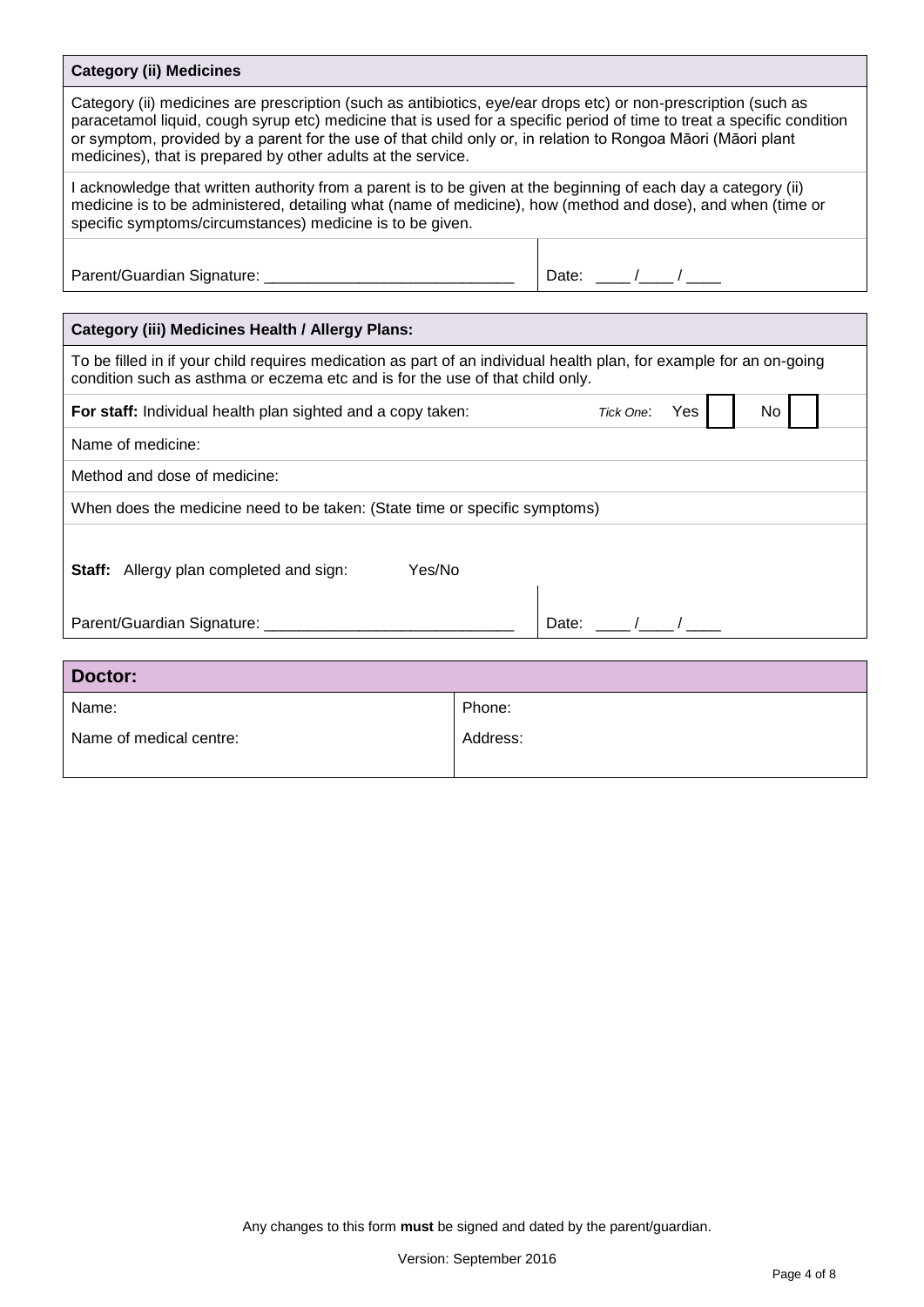### **Disaster Response/ Civil Defence Information:**

As part of our disaster response planning it is vital that we know if you will be available/contactable in an emergency or if you are likely to be part of the response team working on that emergency (e.g. earthquake, volcanic eruption, flooding)

|  |  |  | Are any of your listed parents/guardians likely to be part of an emergency response team? $\Box$ Yes $\Box$ No |  |
|--|--|--|----------------------------------------------------------------------------------------------------------------|--|
|--|--|--|----------------------------------------------------------------------------------------------------------------|--|

If yes, who of the already listed contacts would you nominate as the best contact person for your child for immediate action? (Please state the number next to their name)

If we are unable to contact you or you are unavailable because you are part of an emergency response team, do we have permission to:

- Keep your child with us in the centre if that is possible?  $\Box$  Yes  $\Box$  No
- Remove your child to a designated place of safety if we are asked to evacuate New Plymouth? (At this time this would be Inglewood Childcare Centre on Rata St, Inglewood)  $\Box$  Yes  $\Box$  No

Is there anything else we should know about in relation to this issue?

### **Statutory Holidays / Term Breaks**

- This enrolment agreement is **inclusive** of school term breaks.
- Kinderen is closed on all public holidays normal fees apply.
- Kinderen has annual shut down the Christmas period for which you are not charged any fees. The Administration Manager can provide you with dates.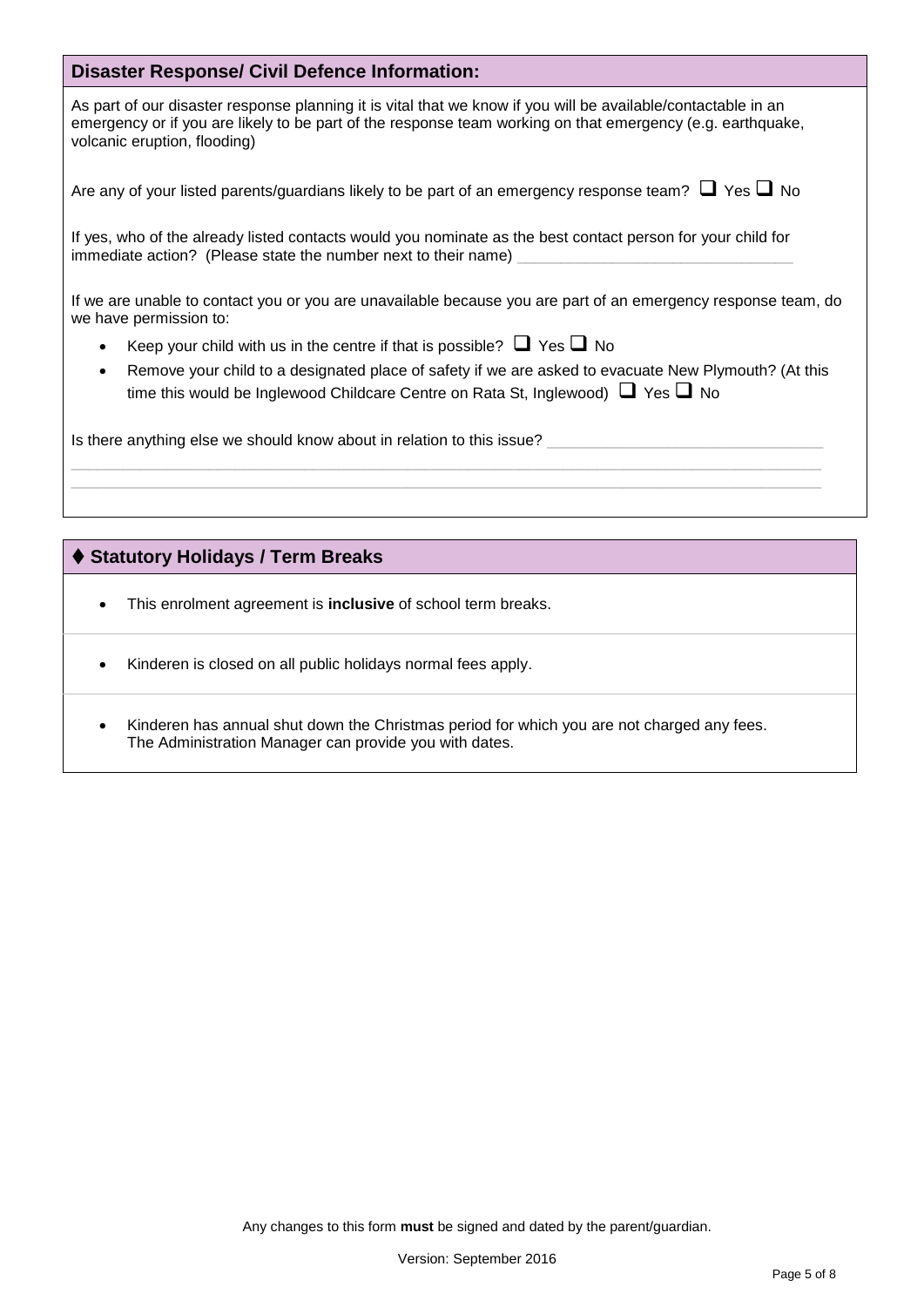| ♦ Enrolment Details:                                                                                                                                                                                                                                                                                                                                         |        |         |           |          |                 | WINZ Subsidy? $\Box$ Yes $\Box$ No |
|--------------------------------------------------------------------------------------------------------------------------------------------------------------------------------------------------------------------------------------------------------------------------------------------------------------------------------------------------------------|--------|---------|-----------|----------|-----------------|------------------------------------|
| Date of Enrolment: / / Date of Entry: / /                                                                                                                                                                                                                                                                                                                    |        |         |           |          | Date of Exit: / |                                    |
| Please Note: At 31 Buller Street three and four year olds are entitled to 20 Hours ECE is for up to six hours<br>per day, up to 20 hours per week. and there must be no compulsory fees when a child is receiving 20 Hours<br>ECE funding. Kinderen supplies a number of non-government funded extras that need to be recovered through<br>optional charges. |        |         |           |          |                 |                                    |
| Date $\frac{1}{\sqrt{2}}$<br>Days Enrolled:                                                                                                                                                                                                                                                                                                                  | Monday | Tuesday | Wednesday | Thursday | Friday          |                                    |
| Times Enrolled:<br>ie: $9am - 1pm$                                                                                                                                                                                                                                                                                                                           |        |         |           |          |                 | Total hours:                       |

| Date<br>Days Enrolled:           | Monday | Tuesday | Wednesday | Thursday | Friday |              |
|----------------------------------|--------|---------|-----------|----------|--------|--------------|
| Times Enrolled:<br>ie: 9am – 1pm |        |         |           |          |        | Total hours: |

## **Dual Enrolment Declaration**

I hereby declare that my child **is/is not** enrolled at another early childhood institution at the same times that he/she is enrolled at Kinderen Daycare Centre Ltd.

| Parent/Guardian Signature: |  |  |
|----------------------------|--|--|
|                            |  |  |

| Date: |
|-------|
|-------|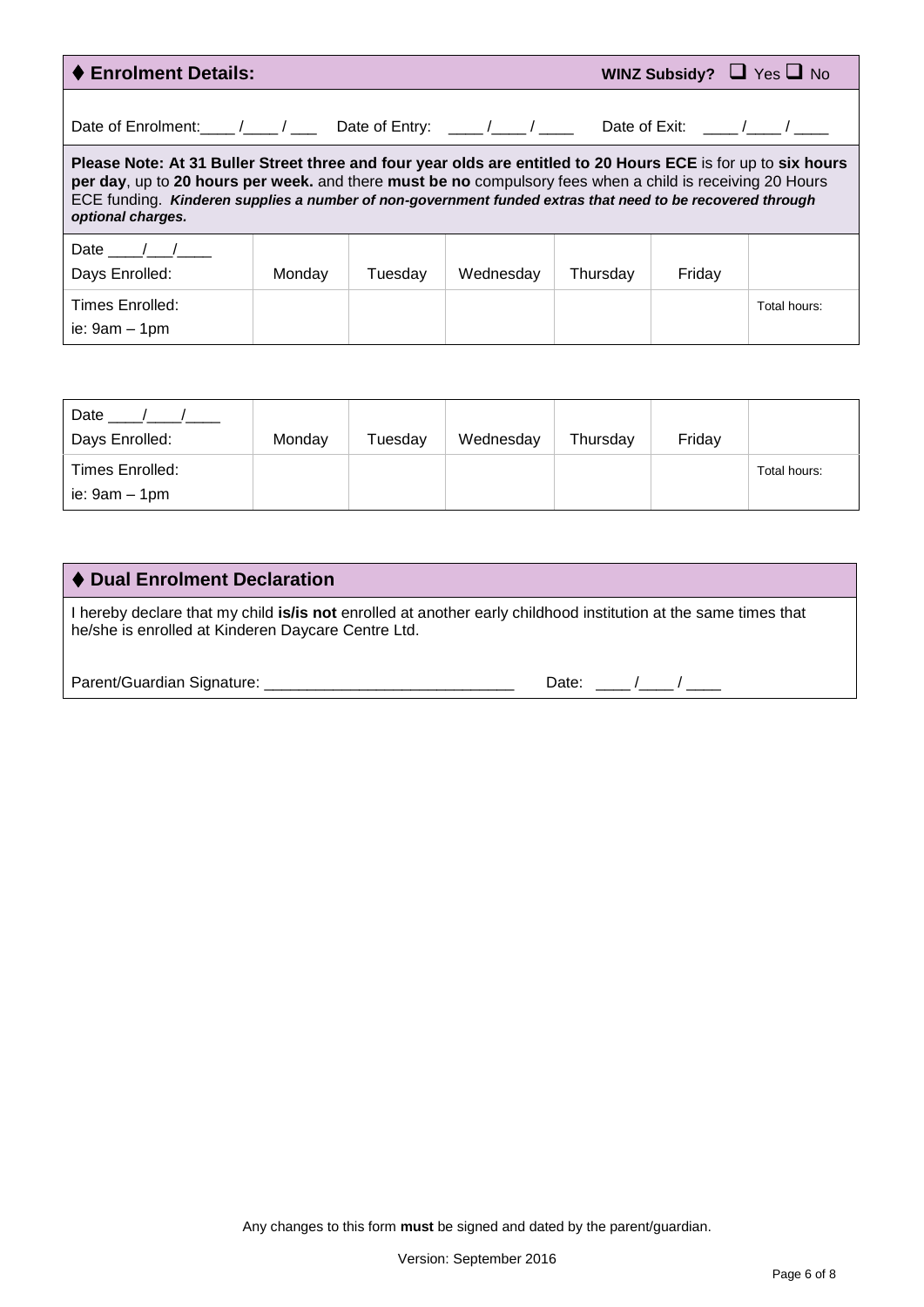|   | <b>Required Information for Licensing Purposes and Curriculum activities</b>                                                                                                                                                                                                                                                                                                                                          |                                                               |  |  |  |  |
|---|-----------------------------------------------------------------------------------------------------------------------------------------------------------------------------------------------------------------------------------------------------------------------------------------------------------------------------------------------------------------------------------------------------------------------|---------------------------------------------------------------|--|--|--|--|
|   | Excursions: permission for staff to take your child on visits out of the centre.<br>The staff/child ratio will be the same as for their time in the centre unless by the<br>water at which time it will be 1 to 2. Children are sometime taken for walks in the<br>local community. (Permission for outings in van will be required before the<br>excursion takes place)                                              | $\Box$ Yes $\Box$ No                                          |  |  |  |  |
|   | Photo/video: permission for the child to be photographed for the purposes of<br>assessment, planning and evaluation in accordance with Kinderen's privacy<br>policy.                                                                                                                                                                                                                                                  | $\Box$ Yes $\Box$ No                                          |  |  |  |  |
| ٠ | Social Media: Kinderen has both private and a public profiles on facebook. We<br>use this to keep you posted on upcoming events and show snippets from our<br>days /trips. Do you give permission for photo's that may contain your child to be<br>used on Kinderen's facebook pages?                                                                                                                                 | Public $\Box$ Yes $\Box$ No<br>Private $\Box$ Yes $\Box$ No   |  |  |  |  |
| ٠ | Online Portfolios: Teachers use Storypark to create and regularly update<br>individual portfolios online for your child. These belong to you and show an in-<br>depth record of your child's learning here at Kinderen. Costs for producing the<br>documentation in these portfolios is \$5.00 per term.<br>Alternatively you could inquire about a paper portfolio for the same cost if you<br>have no online access | <b>Online Portfolios</b><br>$\Box$ Yes<br>Paper<br>$\Box$ Yes |  |  |  |  |
|   | <b>Written Permissions for advertising materials</b>                                                                                                                                                                                                                                                                                                                                                                  |                                                               |  |  |  |  |
|   | We would love to use a selection of photographs of Kinderen children in our advertising either in newspapers or<br>Newsletters and calendars. We need your permission to do this and would appreciate it if you could fill out the<br>boxes below to confirm this. If you would prefer not to have your child's photo used this is not a problem, just<br>cross out the No option below                               |                                                               |  |  |  |  |
| ٠ | Newspapers and websites                                                                                                                                                                                                                                                                                                                                                                                               | $\Box$ Yes $\Box$ No                                          |  |  |  |  |
| ٠ | Client handbook and brochures                                                                                                                                                                                                                                                                                                                                                                                         | $\Box$ Yes $\Box$ No                                          |  |  |  |  |
|   | Calendars                                                                                                                                                                                                                                                                                                                                                                                                             | $\Box$ Yes $\Box$ No                                          |  |  |  |  |
|   |                                                                                                                                                                                                                                                                                                                                                                                                                       |                                                               |  |  |  |  |

# **Other information possible to include on this Enrolment Agreement Form**

- **Policy Statement:** Kinderen Daycare Centre Ltd has a number of policies that set out the procedures that are in place for the care and education of the children who attend. We strongly urge you to read these. The signing of this enrolment agreement form indicates that you will abide by the policies of this service, and understand how you can have input to policy review.
- **Privacy Statement:** All personal information on your child will be kept securely and remain confidential.
- **Parent/caregiver Information Book**: Please ensure you have read the information in the parent/caregiver handbook as it covers such things as fee details, subsidies that are available to you and ways in which we can help you and your child settle into Kinderen.
- **Child's strengths, interests and preferences:** Please continue to tell us about your child's strengths, interests and preferences during the period of your child's enrolment. A form will be included with this enrolment pack that needs to be returned along with this agreement.
- **Transitional to School Program:** Kinderen runs an optional program for all four years to help ease the transition to school. It focuses on numeracy, literacy, self-help skills, social skills, following multiple instructions, risk assessment etc. *For more information please ask for a 'Transition to School' information package.*